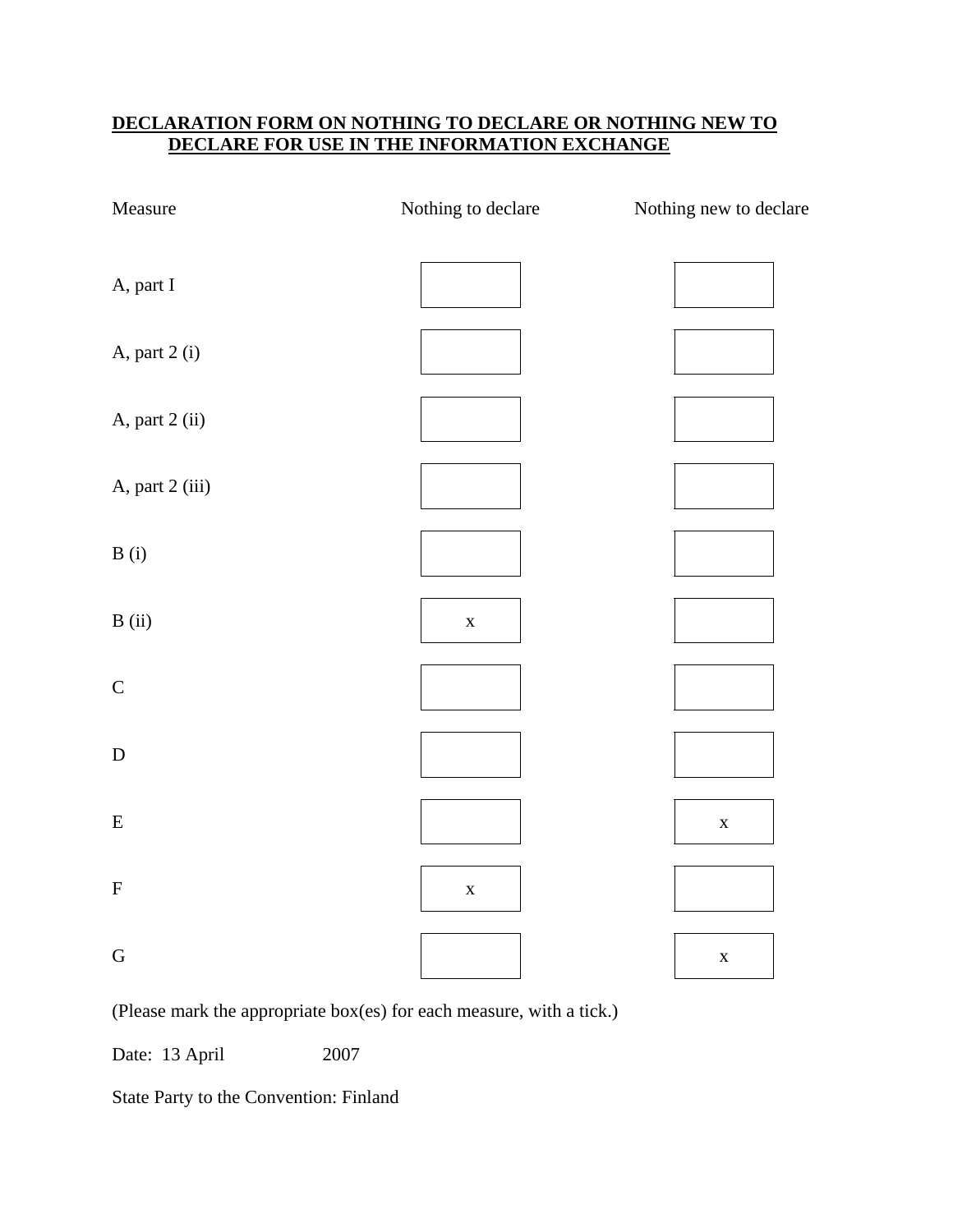## **CONFIDENCE BUILDING MEASURE A Part 1**

### **Exchange of Data on Research Centres and Laboratories - #1**

- **1. Name(s) of the research centre and/or laboratory**  Centre for Biothreat Preparedness
- **2. Responsible public or private organization or company**  Centre for Military Medicine, Finnish Defence Forces under the Ministry of Defence and the National Public Health Institute under the Ministry of Social Affairs and Health.
- **3. Location and postal address**  Tukholmankatu 8 A, FI-00290 Helsinki and Mannerheimintie 166, FIN-00300 Helsinki.
- **4. Source(s) of financing of the reported activity, including indication if the activity is wholly or partly financed by the Ministry of Defence**  The Centre is financed jointly by the Finnish Defence Forces and the National Public

Health Institute. The Scientific Advisory Board for Defence (MATINE) financed a project conducted at the Centre during the year 2006 for 37000  $\in$ 

- **5. Number of maximum containment units within the research centre and/or laboratory, with an indication of their respective size (m2)**  There are no BSL-4 units at the Centre.
- **6. If no maximum containment unit, indicate highest level of protection**  BSL-3.
- **7. Scope and general description of activities, including type(s) of micro-organisms and/or toxins as appropriate**

The Centre for Biothreat Preparedness started its activities in May 2005. During 2006, the Centre developed rapid detection assays for selected microbial agents.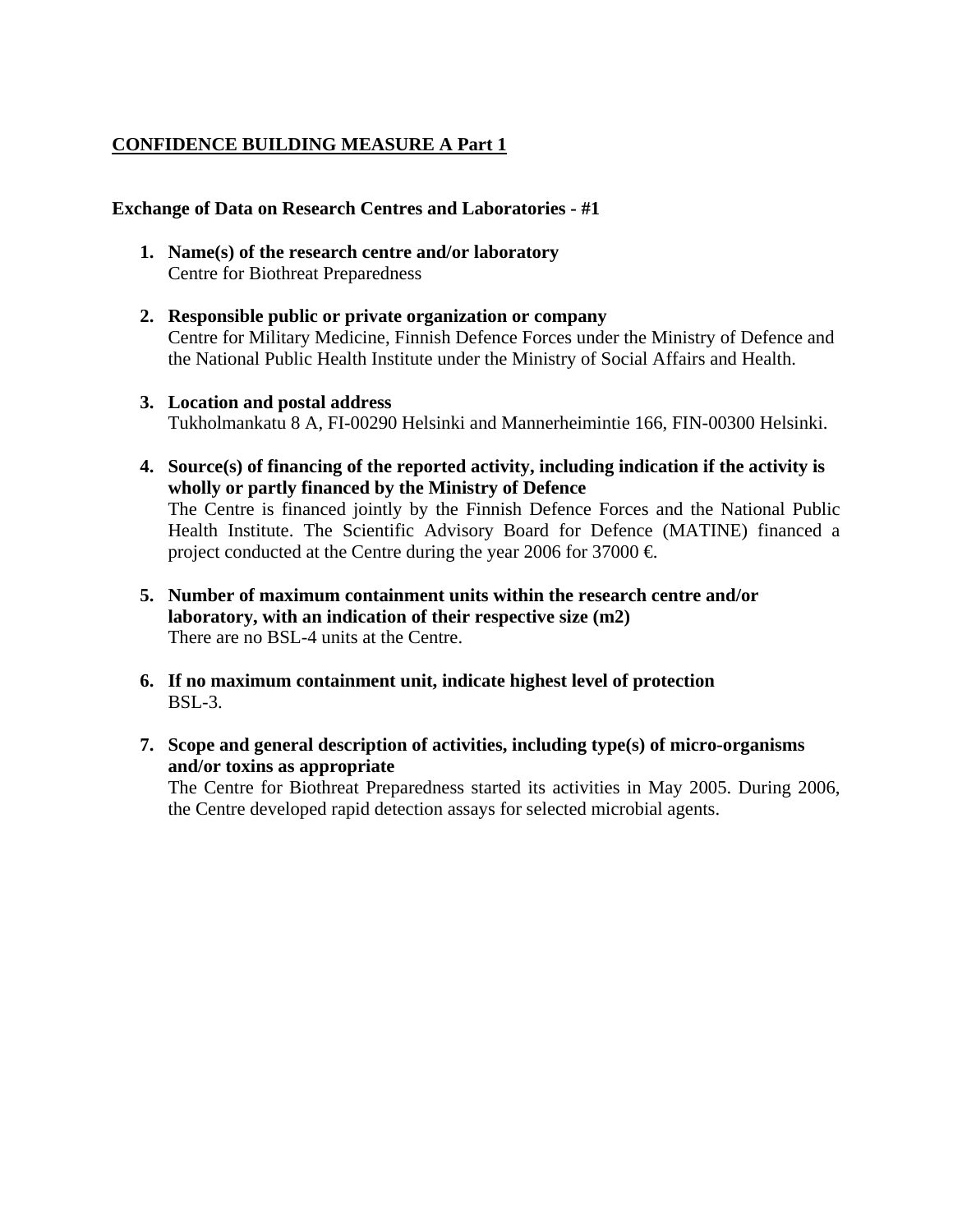### **Exchange of Data on Research Centres and Laboratories -#2**

- **1. Name(s) of the research centre and/or laboratory**  National Public Health Institute, Bacteriological and Virological laboratories and Biothreat unit
- **2. Responsible public or private organization or company**  National Public Health Institute under the Ministry of Social Affairs and Health
- **3. Location and postal address**  Mannerheimintie 166 FIN-00300 Helsinki
- **4. Source(s) of financing of the reported activity, including indication if the activity is wholly or partly financed by the Ministry of Defence**  Funding from the Ministry of Social Affairs and Health and a large variety of external research funding. Funding contribution from the Finnish Defence Forces (100.000  $\oplus$ ).
- **5. Number of maximum containment units within the research centre and/or laboratory, with an indication of their respective size (m2)**  There are no BSL-4 laboratories or other units at this containment level.
- **6. If no maximum containment unit, indicate highest level of protection**  BSL-3 level laboratory.
- **7. Scope and general description of activities, including type(s) of micro-organisms and/or toxins as appropriate**

Clinical and environmental microbiological research and reference laboratory facilities in Helsinki, Turku, Kuopio and Oulu. Work mainly with ordinarily occurring endemic and epidemic bacteria and viruses with main emphases on vaccine preventable diseases, enteric pathogens, zoonoses, tuberculosis spp, enteroviruses, polioviruses, influenza, HIV, Hepatitis viruses and environmental fungi and bacteria causing human health problems. The Institute manages regional Influenza and Polio laboratory facilities. The Institute is in charge of biothreat preparedness in the public health context. National focal point for IHR starting June 2007.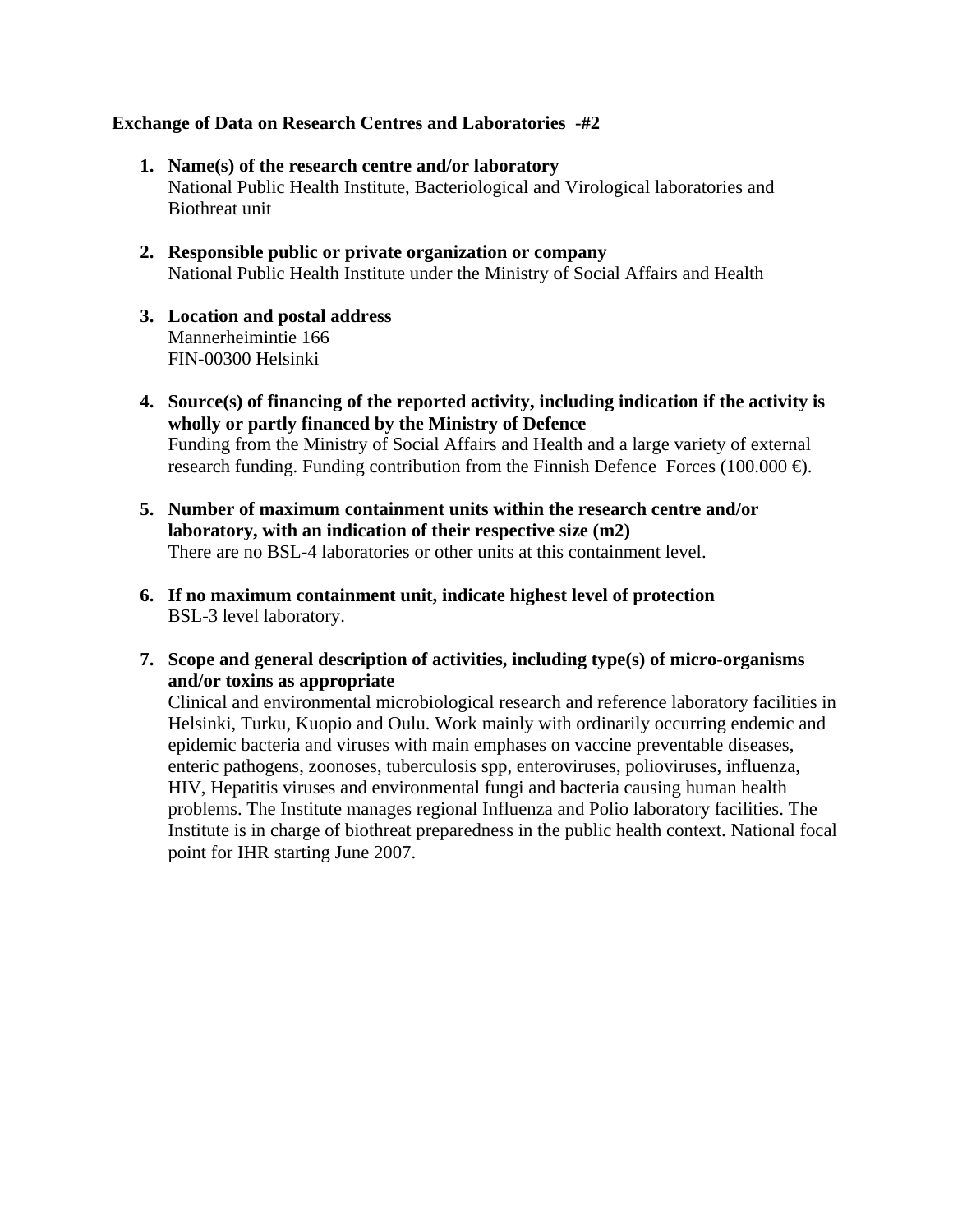### **Exchange of Data on Research Centres and Laboratories - #3**

- **1. Name(s) of the research centre and/or laboratory**  Yersinia Research Laboratory
- **2. Responsible public or private organization or company**  University of Helsinki University of Turku

### **3. Location and postal address**  Department of Bacteriology and Immunology Haartman Institute, University of Helsinki Haartmaninkatu 3 P.O.Box 21 FIN-00014 University of Helsinki Helsinki, Finland

and

Department of Medical Biochemistry University of Turku Kiinamyllynkatu 10 FIN-20520 Turku, Finland

Yersinia-research home page: Http://www.hi.helsinki.fi/yersinia/

- **4. Source(s) of financing of the reported activity, including indication if the activity is wholly or partly financed by the Ministry of Defence**  Academy of Finland
- **5. Number of maximum containment units within the research centre and/or laboratory, with an indication of their respective size (m2)**  No BSL-4 laboratories.
- **6. If no maximum containment unit, indicate highest level of protection**  Containment level BSL-2. The studied microbes have been attenuated or are avirulent.
- **7. Scope and general description of activities, including type(s) of micro-organisms and/or toxins as appropriate**

The research is focused on genetics of the biosynthesis of *Yersinia pestis* lipopolysaccharide (LPS), as well as on the role of LPS in virulence. Another research topic is on *Y. pestis* specific bacteriophage receptors.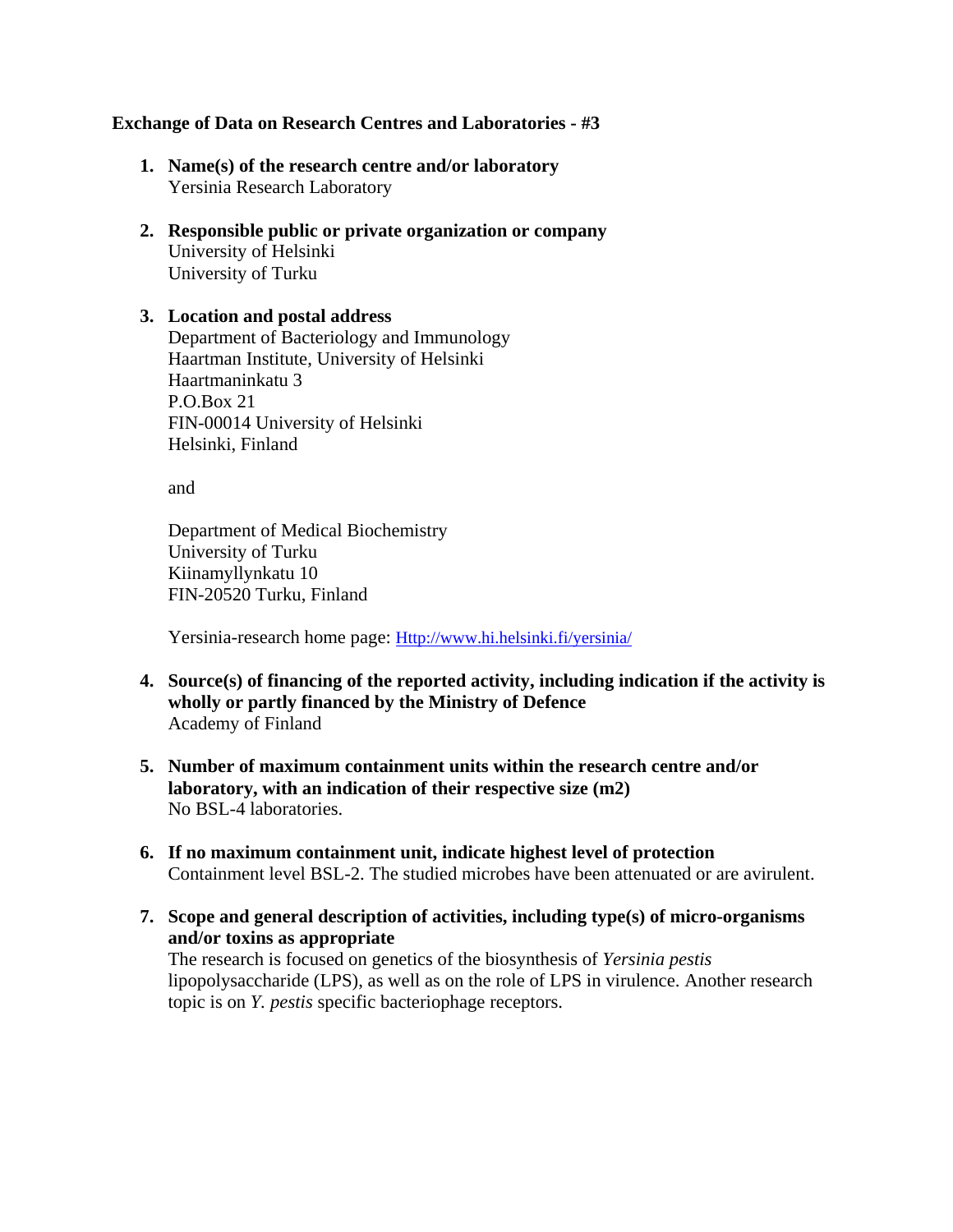### **Exchange of Data on Research Centres and Laboratories - #4**

- **1. Name(s) of the research centre and/or laboratory**  Department of Virology
- **2. Responsible public or private organization or company**  University of Helsinki
- **3. Location and postal address**  P.O. Box 21 Haartman Institute 00014 University of Helsinki
- **4. Source(s) of financing of the reported activity, including indication if the activity is wholly or partly financed by the Ministry of Defence**  Helsinki University Hospital EVO-fund, University of Helsinki, National Technology Agency of Finland, Center for Military Medicine (6 months salary in 2006), Academy of Finland, Sigrid Jusélius Foundation, European Union, University of Helsinki Funds
- **5. Number of maximum containment units within the research centre and/or laboratory, with an indication of their respective size (m2)**  There are no BSL-4 laboratories.
- **6. If no maximum containment unit, indicate highest level of protection**  BSL-3, 75 m<sup>2</sup> and 100 m<sup>2</sup>.
- **7. Scope and general description of activities, including type(s) of micro-organisms and/or toxins as appropriate**

The Helsinki University Viral Zoonoses Group (HUVZG) conducts research on virology, cell biology, ecology and epidemiology of zoonotic viruses, especially hantaviruses and certain other rodent-borne and arboviruses occurring in Northern Europe. Our research group operates within Faculty of Medicine, Haartman Institute Department of Virology, and partially at the Division of Microbiology and Immunology at the Veterinary Faculty, has a BSL-3 facility in both faculties and is also connected to diagnostic laboratory of viral zoonoses in HUSLAB, Helsinki, and also acts as a WHO Collaborating Centre for Arbo- and Zoonotic Viruses. Principal investigators of the group are Alexander Plyusnin, Antti Vaheri and Olli Vapalahti.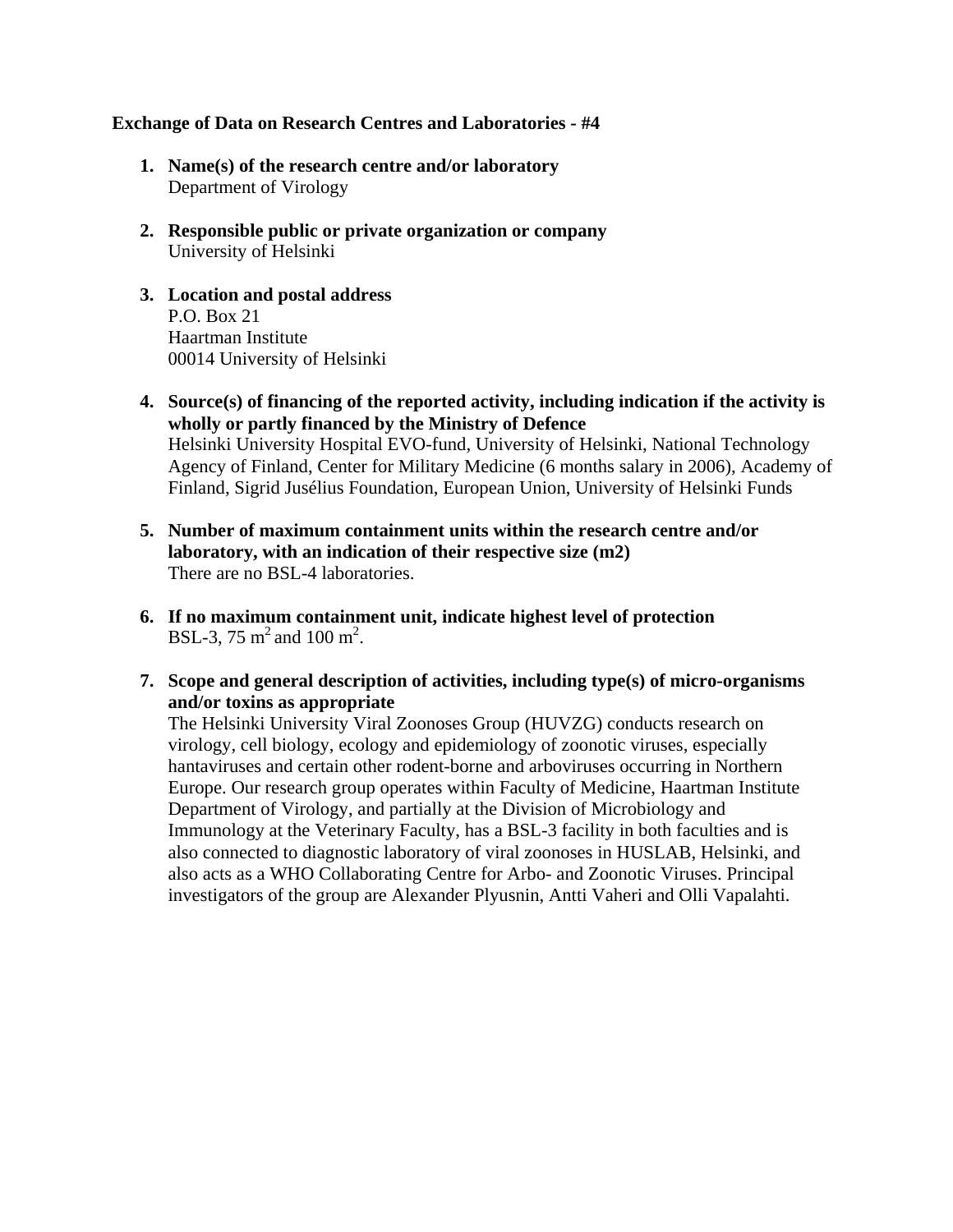### **Exchange of Data on Research Centres and Laboratories #5**

- **8. Name(s) of the research centre and/or laboratory**  Finnish Food Safety Authority
- **9. Responsible public or private organization or company**  Finnish Food Safety Authority under the Ministry of Agriculture and Forestry
- **10. Location and postal address**  Mustialankatu 3, FI-00790 Helsinki
- **11. Source(s) of financing of the reported activity, including indication if the activity is wholly or partly financed by the Ministry of Defence**  Financing from the Ministry of Agriculture and Forestry.
- **12. Number of maximum containment units within the research centre and/or laboratory, with an indication of their respective size (m2)**  None.
- **13. If no maximum containment unit, indicate highest level of protection**  Six containment level 3+ laboratories, total size 473,5m2.
- **14. Scope and general description of activities, including type(s) of micro-organisms and/or toxins as appropriate**

Diagnostics of animal diseases, for example rabies, avian influenza, Newcastle disease, foot and mouth disease, classical swine fever, anthrax, tuberculosis, verotoxic E.coli.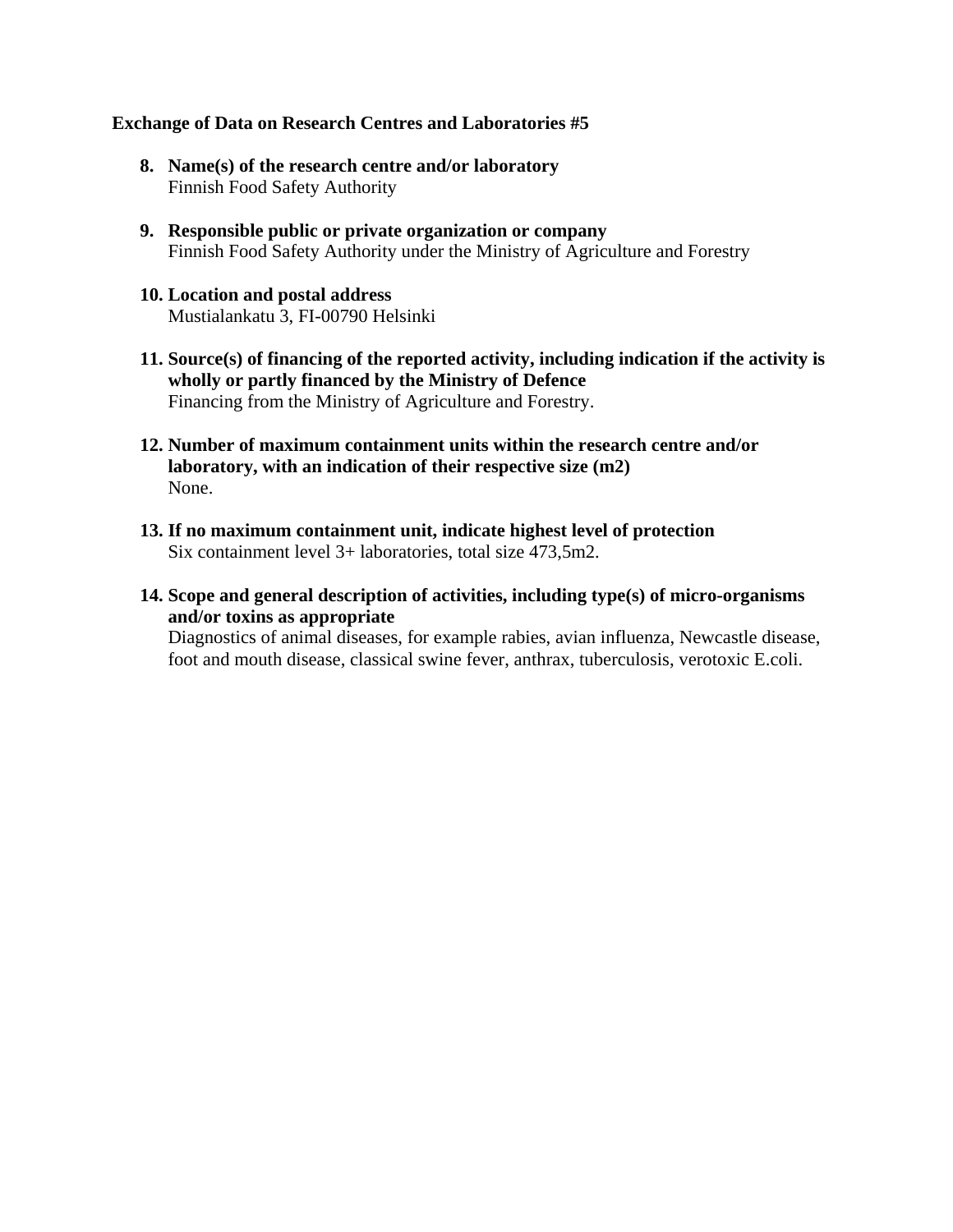#### **Exchange of Data on Research Centres and Laboratories - #6**

- **1. Name(s) of the research centre and/or laboratory**  Finnish Defence Forces Technical Research Centre (PVTT)
- **2. Responsible public or private organization or company**  Finnish Defence Forces Technical Research Centre (PVTT) , Finnish Defence Forces under the Ministry of Defence
- **3. Location and postal address**  P.O. Box 5 FIN-34111 Lakiala Finland
- **4. Source(s) of financing of the reported activity, including indication if the activity is wholly or partly financed by the Ministry of Defence**  Finnish Defence Forces
- **5. Number of maximum containment units within the research centre and/or laboratory, with an indication of their respective size (m2)**  No BSL-4 laboratories.
- **6. If no maximum containment unit, indicate highest level of protection**  Bioasafety laboratory level BSL-2, 20 m3.
- **7. Scope and general description of activities, including type(s) of micro-organisms and/or toxins as appropriate**

The objective of the research work has been in the development of detection/identification methods for biowarfare microbes and toxins. The main activity in 2006 has focused on the development of a bioaerosol detection method and evaluation of commercially available detection devices and kits. A deployable NBC-laboratory for peacekeeping operations has been under development. In addition, PVTT has been involved in developing antibody based detection kits for ricin toxin. All biodefence research has been carried out with non-pathogenic strains, or otherwise harmless microbes.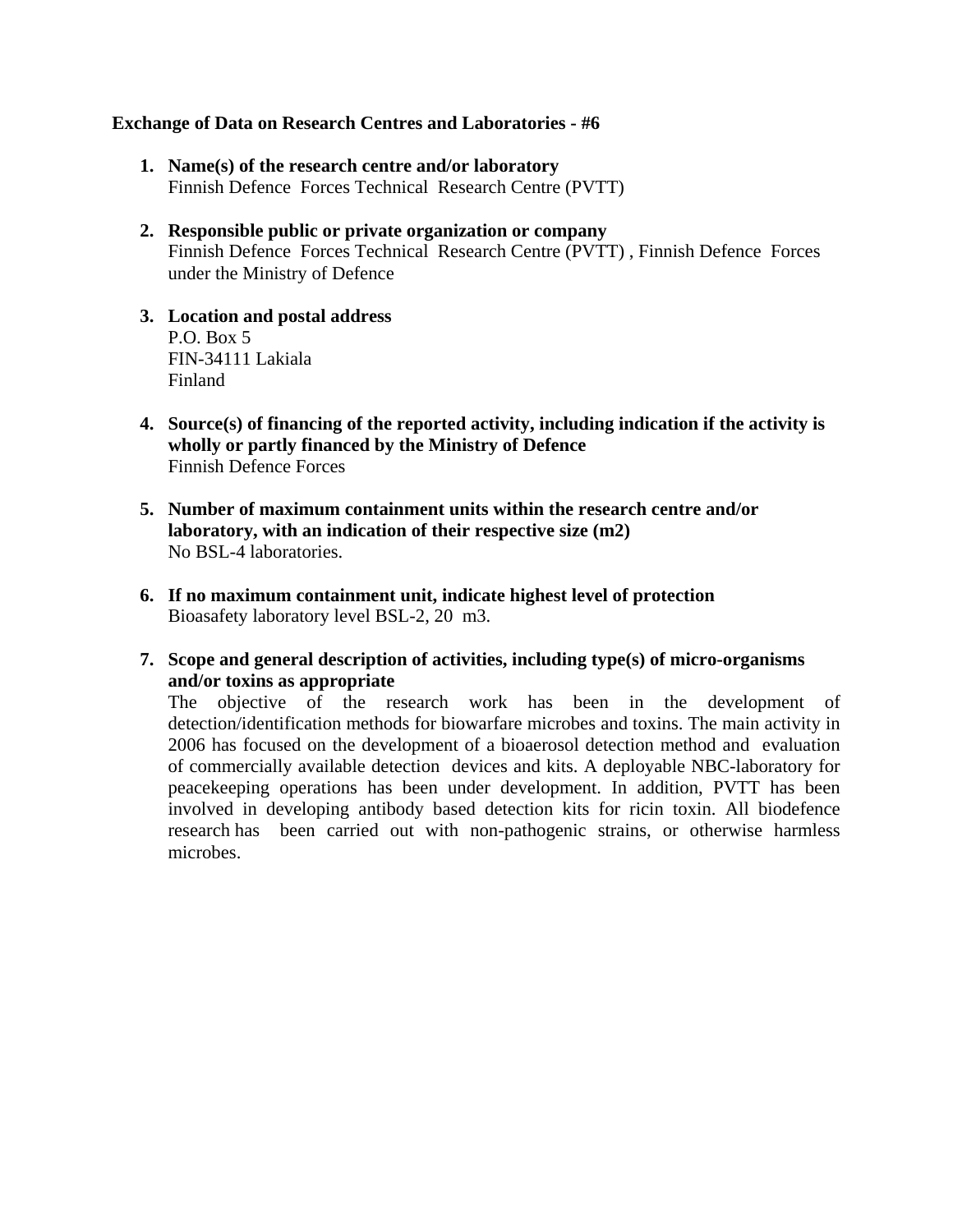### **Exchange of Data on Research Centres and Laboratories -#7**

- **1. Name(s) of the research centre and/or laboratory**  National Public Health Institute, Department of Viral Diseases and Immunology (VIMO)
- **2. Responsible public or private organization or company**  National Public Health Institute under the Ministry of Social Affairs and Health

## **3. Location and postal address**

**-** 

Mailing address: Mannerheimintie 166, FIN-00300 Helsinki, Finland Visiting address: Hämeentie 57, FIN-00580 Helsinki, Finland

- **4. Source(s) of financing of the reported activity, including indication if the activity is wholly or partly financed by the Ministry of Defence**  Financing through the Ministry of Social Affairs and Health
- **5. Number of maximum containment units within the research centre and/or laboratory, with an indication of their respective size (m2)**
- **6. If no maximum containment unit, indicate highest level of protection**  BSL-3, (approximately 20 m2)
- **7. Scope and general description of activities, including type(s) of micro-organisms and/or toxins as appropriate**  Diagnosis and research of human and avian influenza viruses of uncommon subtypes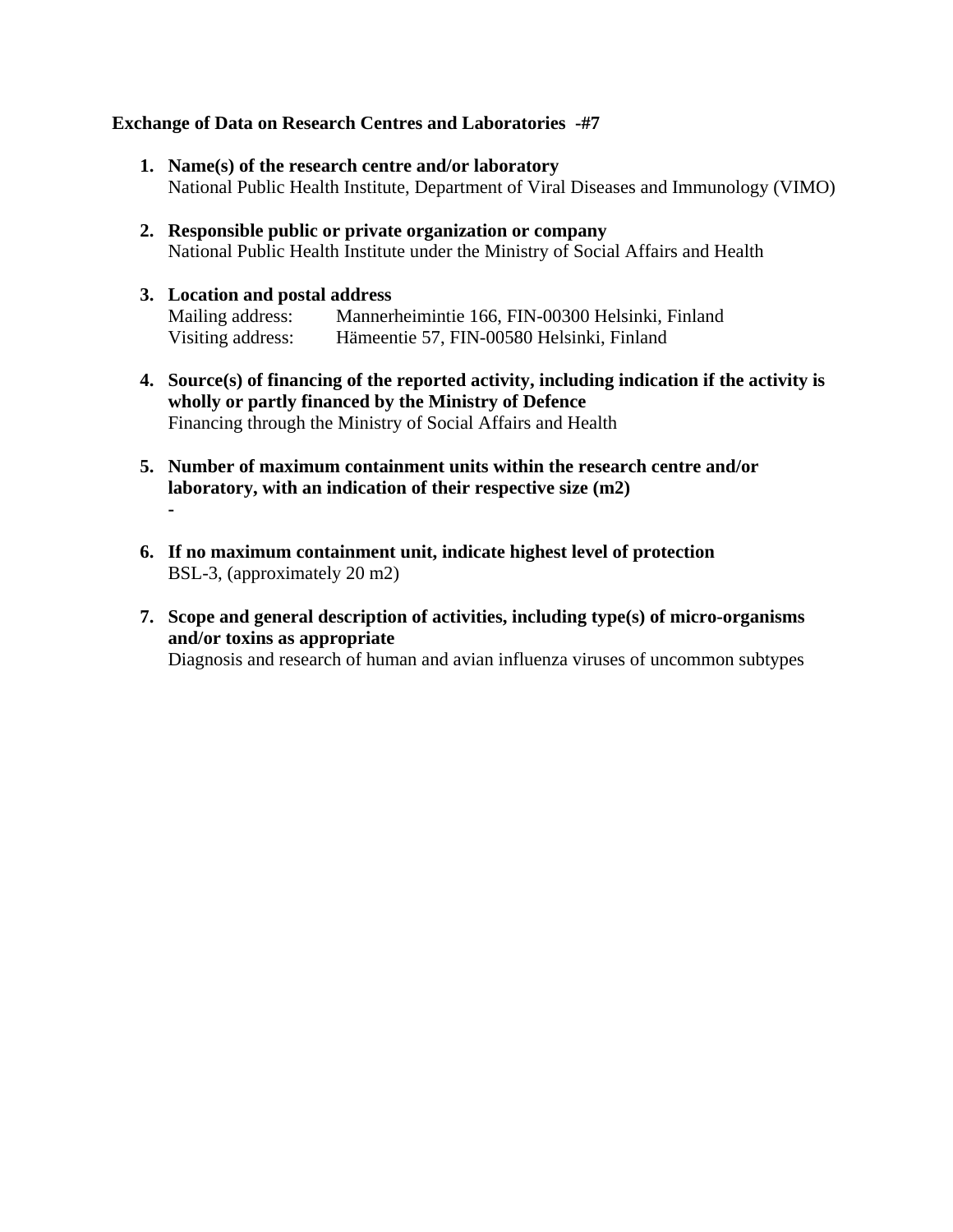## **CONFIDENCE BUILDING MEASURE A Part 2 (i, ii, iii)**

#### **National Biological Defence Research and Development Programme Declaration**

#### **Description and Facilities**

The Finnish Strategy to Secure Vital Functions of Society from November 2003 (and Nov. 2006) defined vital functions of Finnish society and established targets and development policies that would guide each administrative branch of the government in dealing with its strategic tasks. The strategy called for co-operation between each government sector in combating against new threats towards society. According to the Government Report on Finnish Security and Defence Policy of 2004, terrorism and epidemics caused by infectious diseases were listed as key threats affecting national security.

Based on the above resolutions The Centre for Biothreat Preparedness started operations in Helsinki in May 2005. The Centre combines Finnish scientific and laboratory knowhow on biological defence, as well as on biothreat assessment and preparedness. The Centre is actively seeking domestic and international collaboration, especially in the field of rapid detection and identification methodologies of selected biological agents. The Centre is composed of two Units; the Biological Defence Unit of the Finnish Defence Forces, and the Biological Threat Unit of the National Public Health Institute (NPHI). Scientific work is carried out in a biological safety level 3 laboratory at the NPHI facilities. Furthermore, the Centre works in close contact with the Department of Infectious Disease Epidemiology of the NPHI. In addition, the Centre has recently acquired space at a newly renovated building within the Biomedicum Helsinki Institute, where work is carried out in close contact with the BC-Defence and Environmental Health Unit of the Center for Military Medicine.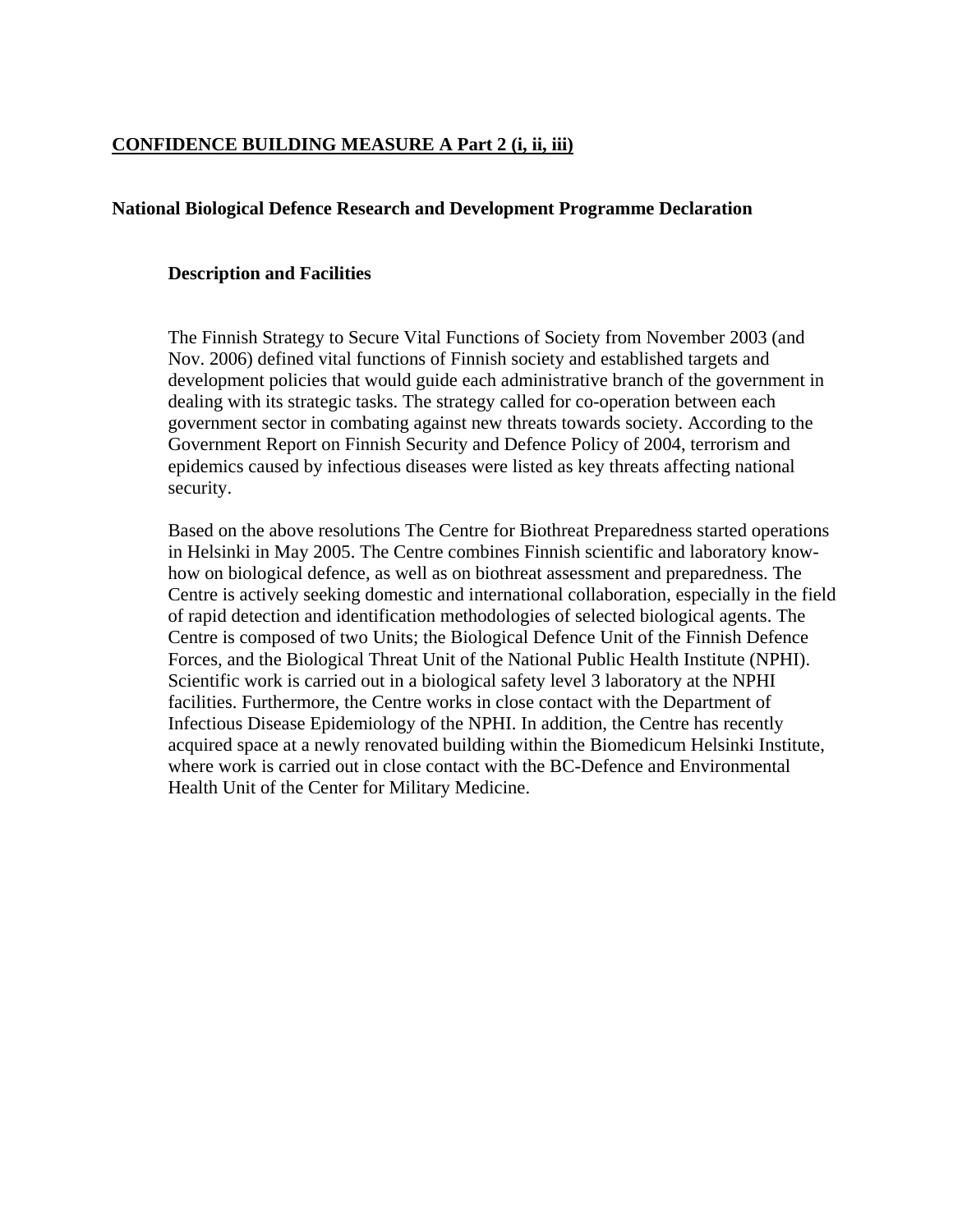## **CONFIDENCE BUILDING MEASURE B**

# **Background information on outbreaks of reportable infectious diseases**

| <b>Disease</b>                                           | <b>Number of cases per year</b> |                |                |                |                |                |                |                          |
|----------------------------------------------------------|---------------------------------|----------------|----------------|----------------|----------------|----------------|----------------|--------------------------|
|                                                          | 1999                            | 2000           | 2001           | 2002           | 2003           | 2004           | 2005           | 2006                     |
| Tularaemia                                               | 87                              | 926            | 29             | 106            | 823            | 151            | 62             | 475                      |
| Anthrax                                                  | $\overline{0}$                  | $\overline{0}$ | $\overline{0}$ | $\overline{0}$ | $\overline{0}$ | $\overline{0}$ | $\theta$       | $\overline{\phantom{a}}$ |
| Diphteria                                                | $\overline{0}$                  | $\overline{0}$ | $\overline{2}$ | $\overline{0}$ | $\overline{0}$ | $\theta$       | $\theta$       | $\overline{0}$           |
| Febris typhoides                                         | 8                               | $\overline{0}$ | 1              | 3              | 6              | 6              | 8              | 5                        |
| Febris<br>paratyphoides                                  | 36                              | 3              | $\overline{7}$ | $\mathbf{1}$   | $\overline{4}$ | 9              | 5              | 5                        |
| Salmonellosis<br>alia                                    | 2801                            | 2624           | 2734           | 2351           | 2170           | 2248           | 2477           | 2565                     |
| Ornithosis                                               | $\overline{0}$                  | $\overline{0}$ | $\overline{0}$ | $\overline{0}$ | $\overline{0}$ | $\overline{0}$ | $\overline{0}$ | $\overline{\phantom{a}}$ |
| Shigellosis                                              | 71                              | 75             | 223            | 85             | 64             | 110            | 113            | 74                       |
| Nephropatia<br>epidemica<br>(Puumala virus<br>infection) | 2300                            | 774            | 1057           | 2603           | 1566           | 1429           | 2402           | 1890                     |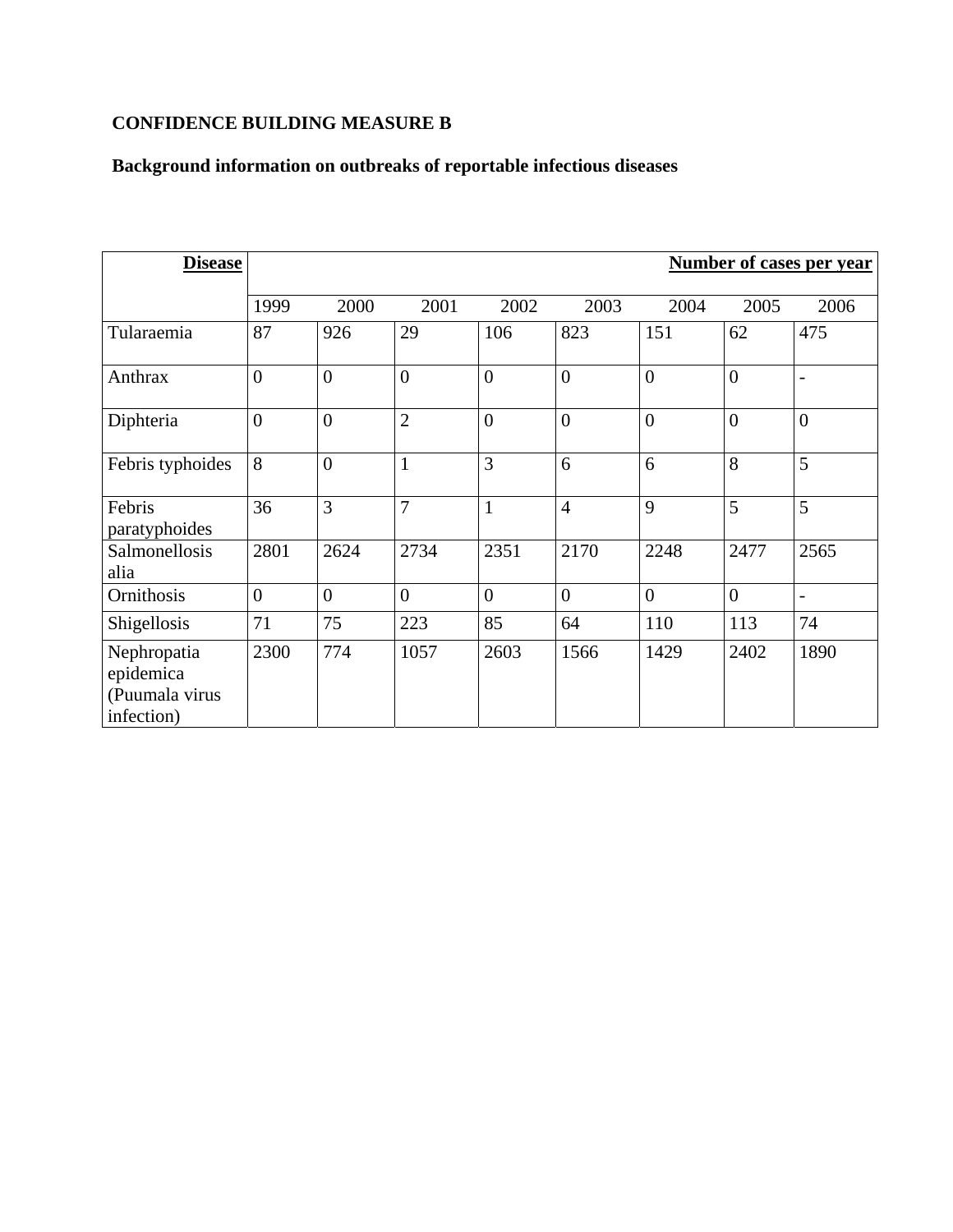## **CONFIDENCE-BUILDING MEASURE C:**

## **Encouragement of publication of results and promotion of use of knowledge**

## **Publications:**

- 1. Najdenski, H., E. Golkocheva, V. Kussovski, E. Ivanova, V. Manov, M. Iliev, A. Vesselinova, J. A. Bengoechea, and M. Skurnik. 2006. Experimental pig yersiniosis to assess *Yersinia enterocolitica* O:8 mutant strains. FEMSIM 47: 425-435.
- 2. Skurnik, M. and Strauch, E. 2006. Phage therapy. Facts and Fiction. International Journal of Medical Microbiology 296:5-14.
- 3. Biedzka-Sarek, M. and M. Skurnik. 2006. How to outwit the enemy: dendritic cells face *Salmonella.* APMIS 114: 589-600.
- 4. Hertwig, S., Skurnik, M., and Appel, B. 2006. Yersinia phages. In *The Bacteriophages, second edition.* Calendar, R. (ed.). Oxford University Press, pp 545-556.
- 5. Laakkonen J., Kallio E., Kallio-Kokko H., Vapalahti, O. Vaheri, A. and Henttonen, H. Is there an association of *Pneumocystis* infection with the presence of arena-, hanta-, and poxvirus antibodies in wild mice and shrews in Finland? Parasitology 132:461-466, 2006.
- 6. Plyusnin, A., Vaheri A., Lundkvist, Å., Klempa, B., Meisel, H., Kruger, D.H., Ulrich, R., Stanko, M. and Labuda, M. Saaremaa hantavirus should not be confused with its dangerous relative, Dobrava virus. J. Clin. Microbiol. 44:1608- 1611, 2006.
- 7. Miettinen, M.H., Mäkelä, S.H., Ala-Houhala, I.O, Huhtala, H.S., Kööbi, T., Vaheri, A.I., Pasternack, A.I., Pörsti, I.H., and Mustonen, J.T., Ten-year prognosis of Puumala hantavirus-induced acute interstitial nephritis. Kidney Int. 69:2043- 2048, 2006.
- 8. Kallio, E.R., Klingström, J., Gustafsson, E., Manni, T., Vaheri, A., Henttonen, H., Vapalahti, O. and Lundkvist, Å. Prolonged survival of Puumala hantavirus outside the host: evidence for indirect transmission via the environment. J. Gen. Virol. 87:2127-2134, 2006.
- 9. Alminaite, A., Halttunen, V., Kumar, V., Vaheri, A., Holm, L. and Plyusnin, A. Oligomerization of hantavirus nucleocapsid protein: analysis of the N-terminal coiled-coil domain. J. Virol. 80:9073-9081, 2006.
- 10. Jääskeläinen, A.E., Tikkakoski, T., Uzcátegui, N.Y., Alekseev, A.N., Vaheri, A. and Vapalahti, O. Siberian subtype tick-borne encephalitis virus, Finland. Emerg. Infect. Dis. 12:1568-1571, 2006.
- 11. Laakkonen, J., Kallio-Kokko, H., Öktem, M.A., Blasdell, K., Plyusnina, A., Niemimaa, J., Plyusnin, A., Karatas, A., Vaheri, A. and Henttonen H. Serological survey for viral pathogens in Turkish rodents. J. Wildlife Dis. 42:672-676, 2006.
- 12. Kallio, E.R., Poikonen, A., Vaheri, A., Vapalahti, O., Henttonen, H., Koskela, E. and Mappes, T. Maternal antibodies postpone hantavirus infection and enhance individual breeding success. Proc. Biol. Sci. 273:2771-2776, 2006.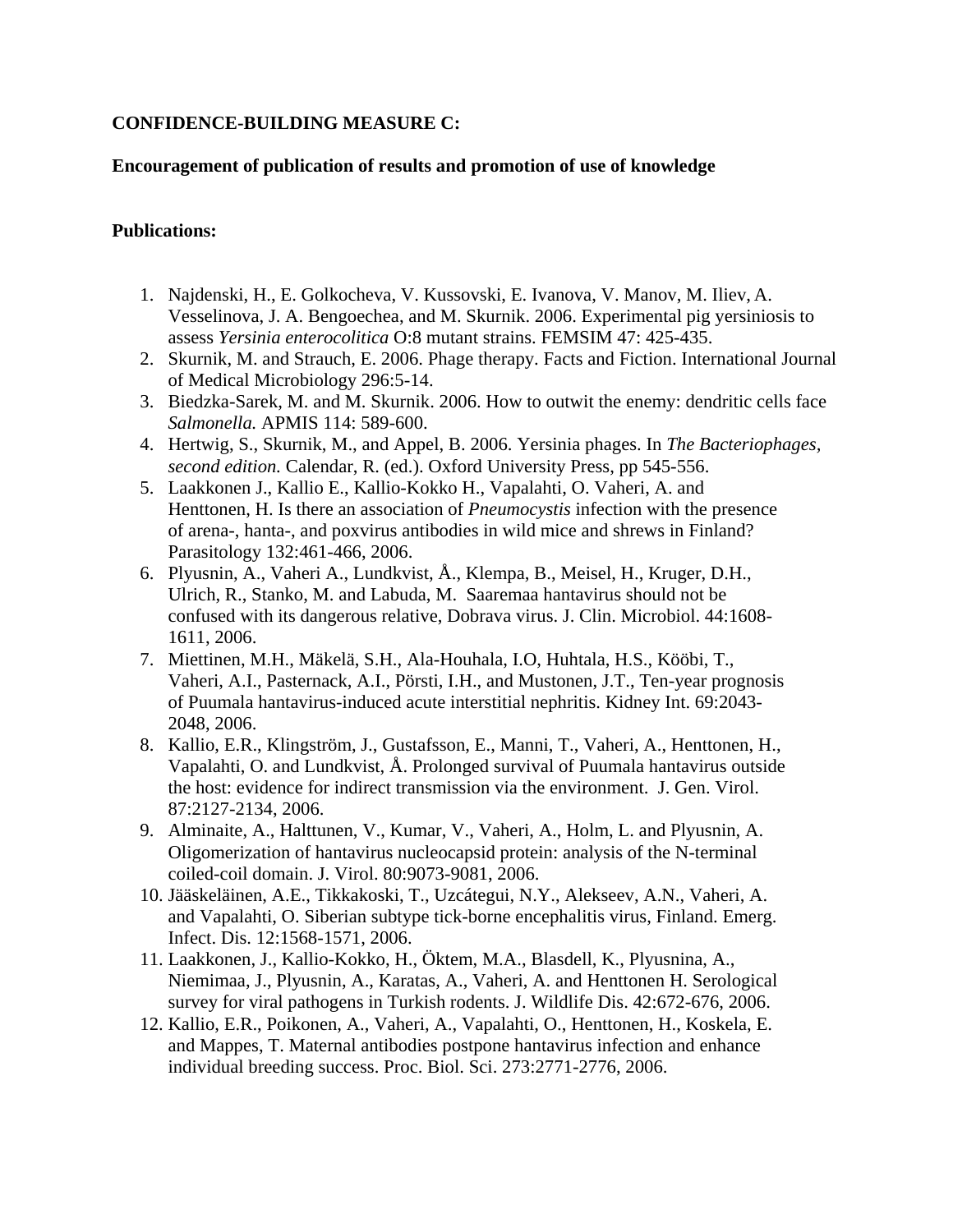- 13. Kallio-Kokko, H., Laakkonen, J., Rizzoli, A., Tagliapietra, V., Cattadori, I., Perkins, S., Hudson, P.J., Cristofolini, A., Versini, W., Vapalahti, O., Vaheri, A. and Henttonen, H. Hanta- and arenavirus antibody prevalence in rodents and humans in Trentino, Northern Italy. Epidemiol. Infect. 134:830-836, 2006.
- 14. Huhtamo E, Vuorinen S, Uzcategui NY, Vapalahti O, Haapasalo H, Lumio J. Fatal dengue virus infection in a Finnish traveler. J Clin Virol. 2006; 37: 323--36
- 15. Marjelund S, Jaaskelainen A, Tikkakoski T, Tuisku S, Vapalahti O.Gadolinium enhancement of cauda equina: a new MR imaging finding in the radiculitic form of tickborne encephalitis. Am J Neuroradiol. 2006;27:995-8
- 16. Plyusnina, A., Aberle, S., Aberle, J., and Plyusnin, A. Genetic analysis of Puumala hantavirus strains from Austria. Scand. J. Inf. Dis 38 (6): 512-519, 2006.
- 17. Skarpaas, T., Golovljova, I., Vene, S., Ljøstad, U., Sjursen, H., Plyusnin, A., and Lundkvist, Å. First molecular identification of tick-borne encephalitis virus from Norway and Denmark. Emerging Infectious Diseases 12(7):1136-1138, 2006.
- 18. Cvetko, L., Turk, N., Markotic, A., Milas, Z., Margaletic, J., Miletic-Medved, M., Plyusnin, A., Baranton, G, Postic, D., Avzic-Zupanc, T. Dual infection with *Puumala virus* and *Leptospira interrogans* serovar Lora in a bank vole (*Clethrionomys glareolus*). Am J Trop Med Hyg. 74(4):612-614, 2006.
- 19. Hugot, J-P, Plyusnina, A., Herbreteau, V., Nemirov, K., Laakkonen, J., Lundkvist, Å., Supputamongkol, Y., Henttonen, H. and Plyusnin, A. Genetic analysis of Thailand hantavirus in *Bandicota indica* trapped in Thailand. Virology J 3(1):72 (Sep5), 2006
- 20. Nevas, M., Lindstrom, M., Horman, A., Keto-Timonen, R. and Korkeala, H. Contamination routes of *Clostridium botulinum* in the honey production environment. Environ Microbiol. 2006; 8:1085-94.

#### **Abstracts:**

- 1. Hörman, A., Nevas, M., Lindström, M., Hänninen, M-L and Korkeala, H. Detection of Botulinum neurotoxin (BoNT) type B in water sample. NBC 2006 Symposium on chemical, biological, nuclear and radiological threaths – A safety & security challenge, Tampere, Finland, 18.-21.06.2006. Abstract.
- 2. Matero, P., Piiparinen, H., Rantakokko-Jalava, K., Nikkari, S. Identification of the potential biowarfare agent *Brucella* spp. using a hand-held real-time PCR instrument, RAZOR. NBC 2006 Symposium on chemical, biological, nuclear and radiological threaths - A safety & security challenge, Tampere, Finland, 18.-21.06.2006. Abstract and poster.
- 3. Rissanen, S., Jousela, I., Jeong, J-R., Rintamäki, H. Performing medical procedures in NBC procedures in NBC protective ensembles in warm and cold environments. NBC 2006 Symposium on chemical, biological, nuclear and radiological threaths  $-A$  safety  $\&$ security challenge, Tampere, Finland, 18.-21.06.2006. Abstract and poster.
- 4. Santonen, T., Komulainen, H., Peltonen, K., Rizzo, A., Nieminen, K., Jousela, I., Liponen, M., Hoppu, K., Talka, T., Björk, H., Haikala, O., Söder, J., Riihimäki, V. Finnish centre of expertise on chemical threats – a network of expert institutions supporting responsible authorities to improve their preparedness to chemical threats.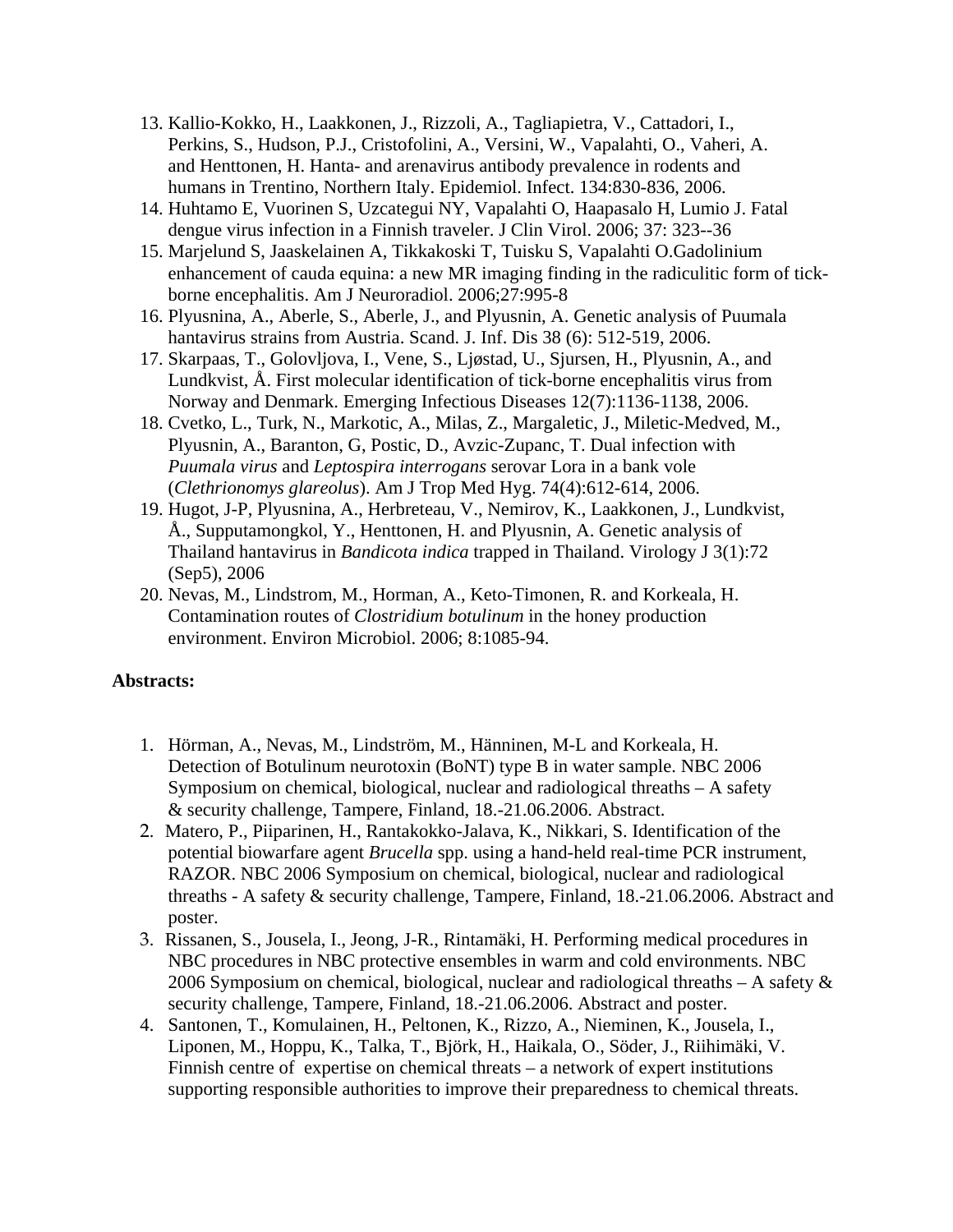NBC 2006 Symposium on chemical, biological, nuclear and radiological threaths – A safety & security challenge, Tampere, Finland, 18.-21.06.2006. Abstract.

5. Skottman, T., Piiparinen, H., Hyytiäinen, H., Myllys, V., Skurnik, M., Nikkari, S. Simultanous real-time PCR detection of *Bacillus anthracis*, *Francisella tularensis* and *Yersinia pestis*. ICAAC 26-30.9.2006; San Francisco, CA, USA. Poster.

## **In Finnish:**

- 1. Laiho A, Virtala A-M, Ek-Kommonen C, Vapalahti O. Lintuinfluenssa kirjallisuuskatsaus ja villilintujen alustava kartoitustutkimus Suomessa 2003. Suomen eläinlääkärilehti 2006
- 2. Kurkela S, Pakarinen L, Vapalahti O. Chikungunya-virusepidemia leviää Intian valtamerellä. Suomen Lääkärilehti 2006;23:2502-3
- 3. Jousela, I. C-suojelulääkintä. Castrén, M., Ekman, S., Martikainen, M., Sahi, T., Söder, J. (toim.). Suuronnettomuusopas. Duodecim 2006; 342-64. ISBN 951-656-202-7.
- 4. Laapio, H, Jousela, I. Puolustusvoimat, Toiminta suuronnettomuustilanteessa. Castrén, M., Ekman, S., Martikainen, M., Sahi, T., Söder, J. (toim.). Suuronnettomuusopas. Duodecim 2006; 164-71. ISBN 951-656-202-7.
- 5. Nikkari, S. B-suojelulääkintä. Castrén, M., Ekman, S., Martikainen, M., Sahi, T., Söder, J. (toim.). Suuronnettomuusopas. Duodecim 2006; 333-41. ISBN 951-656-202-7.
- 6. Jousela, I. Tilannekatsaus C-rintamalta ajankohtaista C-suojelulääketieteestä. Huhtinen, A-M., Toiskallio, J. (toim.). Maanpuolustuskorkeakoulu – kehittyvä sotatieteellinen yliopisto. Maanpuolustuskorkeakoulu 2006; 188-200. ISBN 951-25-1690-X.
- 7. Nikkari, S. Biologiset uhat ja suojelulääketieteen mahdollisuudet niiden torjumiseksi. Huhtinen, A-M., Toiskallio, J. (toim.). Maanpuolustuskorkeakoulu – kehittyvä sotatieteellinen yliopisto. Maanpuolustuskorkeakoulu 2006; 240-252. ISBN 951-25-1690-X.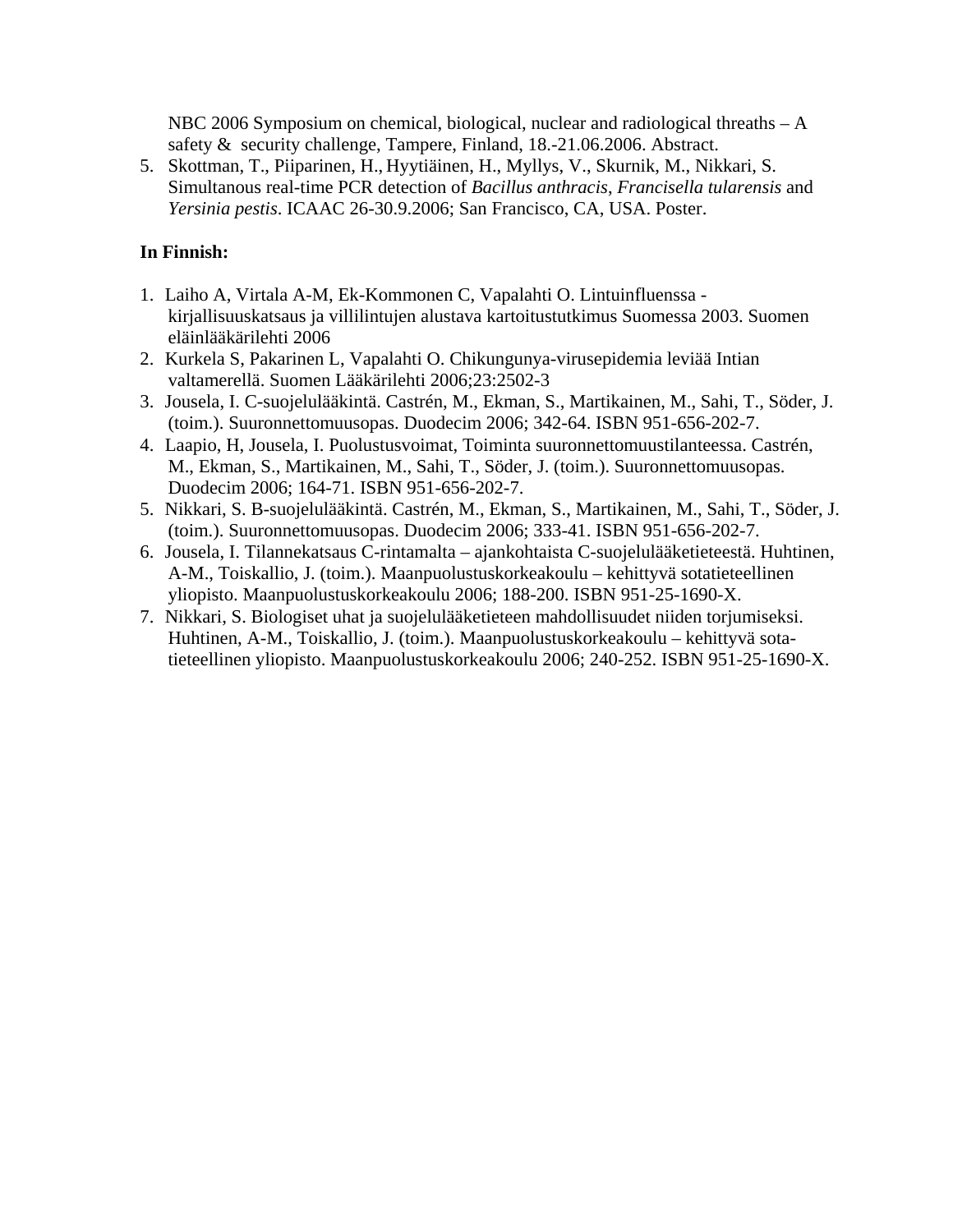### **Form D**

## **Active promotion of contacts**

No international conferences, symposia, serminars, and other similar forums are planned for the year 2007

1. Planned international conferences, symposia, seminars, and other similar forums for exchange

For each such event, the following information should be provided:

- name of the conference:
- arranging organizations:
- time:
- place:
- main subject(s) for the conference:
- conditions for participation:
- point of contact for further, information, registration: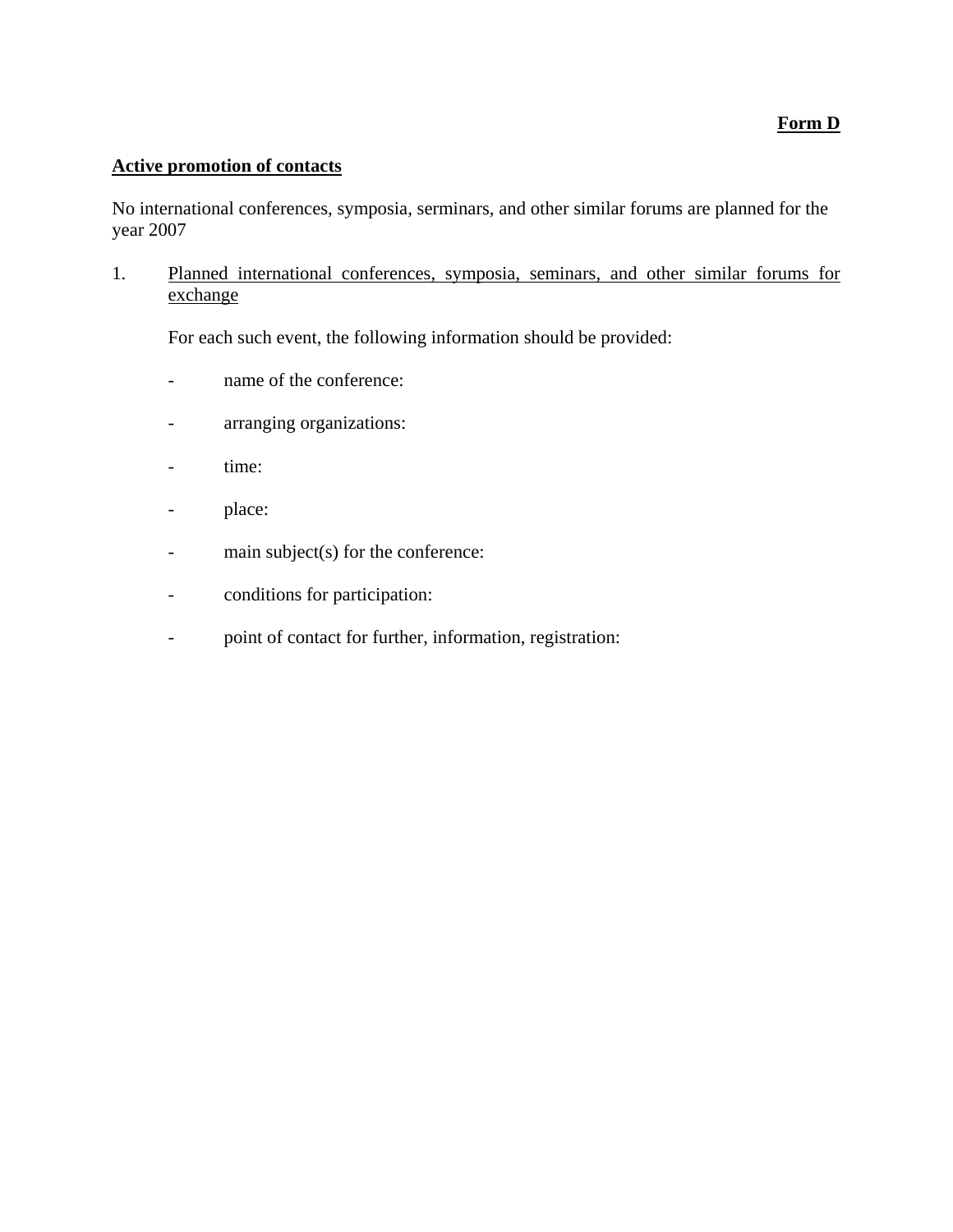## **Form E**

# **Declaration of legislation, regulations and other measures**

| Relating to |                                                                                                                                                                                                       | Legislation | Regulations | Other<br>measures | Amended<br>since last<br>year |
|-------------|-------------------------------------------------------------------------------------------------------------------------------------------------------------------------------------------------------|-------------|-------------|-------------------|-------------------------------|
| (a)         | Development, production<br>stockpiling, acquisition<br>or retention of microbial<br>or other biological agents,<br>or toxins, weapons, equip-<br>ment and means of delivery<br>specified in Article I | YES         | YES         | YES               | NO                            |
| (b)         | Exports of micro-organisms*<br>and toxins                                                                                                                                                             | YES         | YES         | YES               | NO                            |
| (c)         | Imports of micro-organisms<br>and toxins                                                                                                                                                              | YES         | YES         | YES               | NO                            |

1

<sup>\*</sup> Micro-organisms pathogenic to man, animals and plants in accordance with the Convention.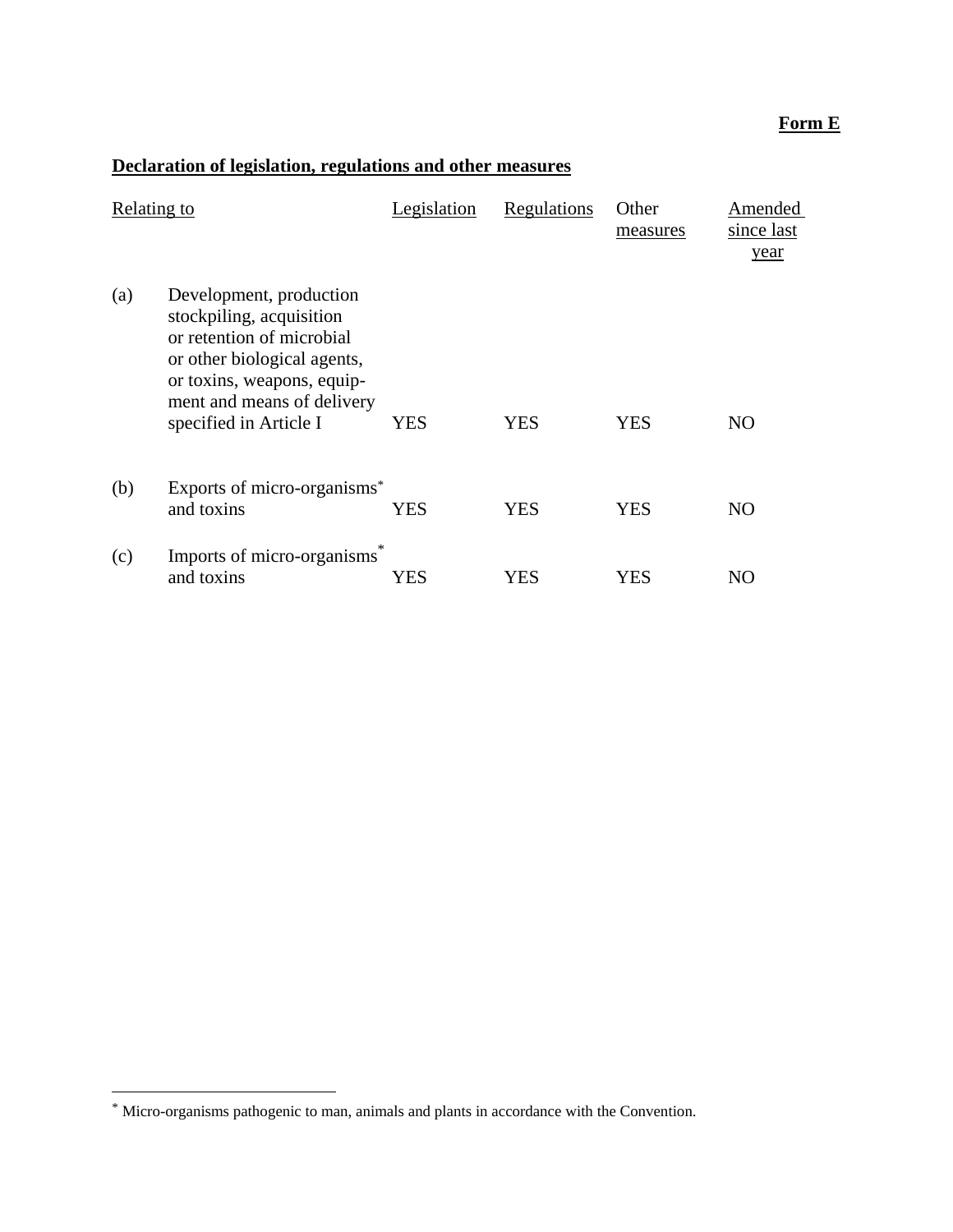## **Form F**

## **Declaration of past activities in offensive and/or defensive biological research and development programmes**

Nothing to declare.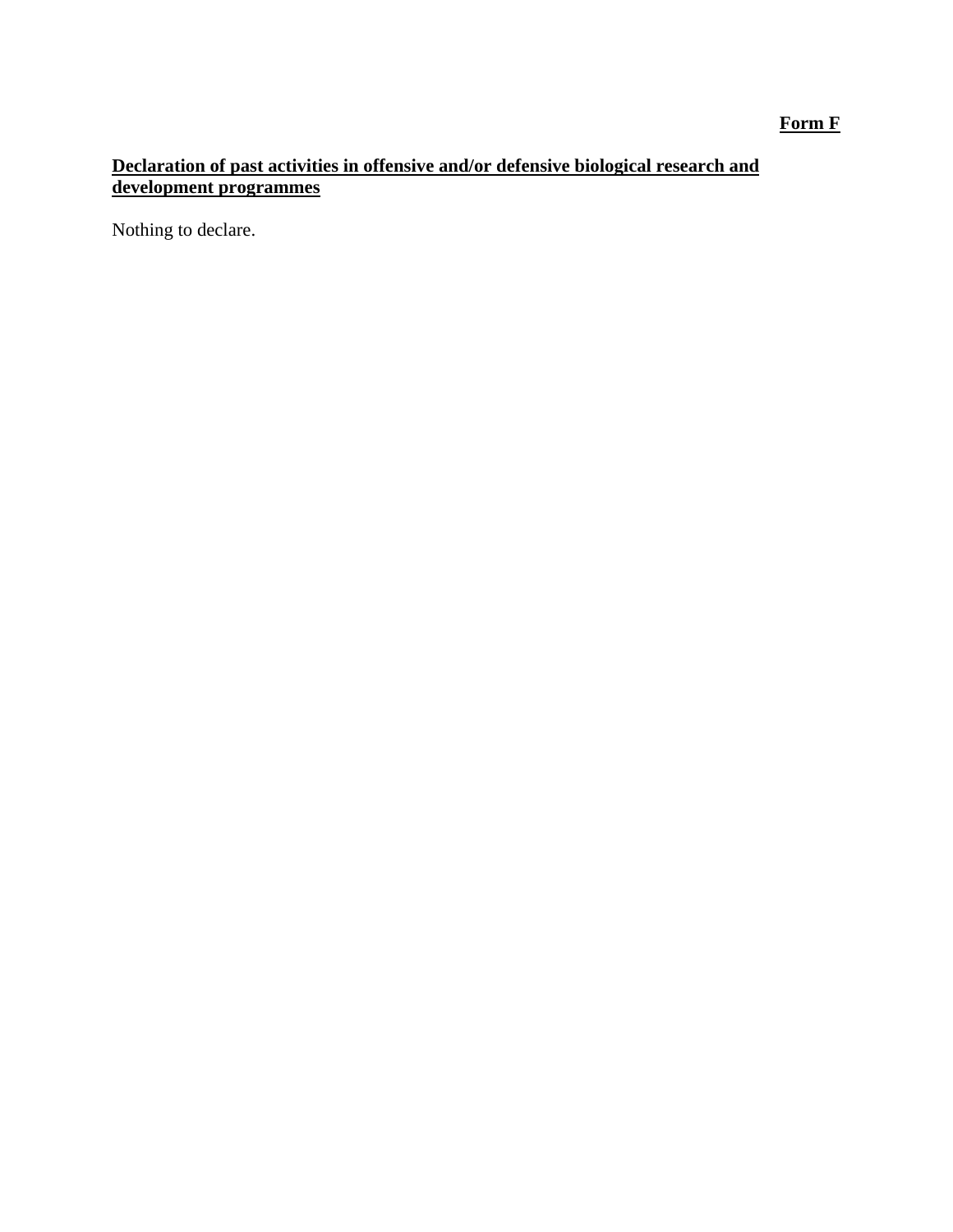## **Form G**

# **CONFIDENCE BUILDING MEASURE G**

# **Declaration of vaccine production facilities**

There are no vaccine production facilities in Finland.